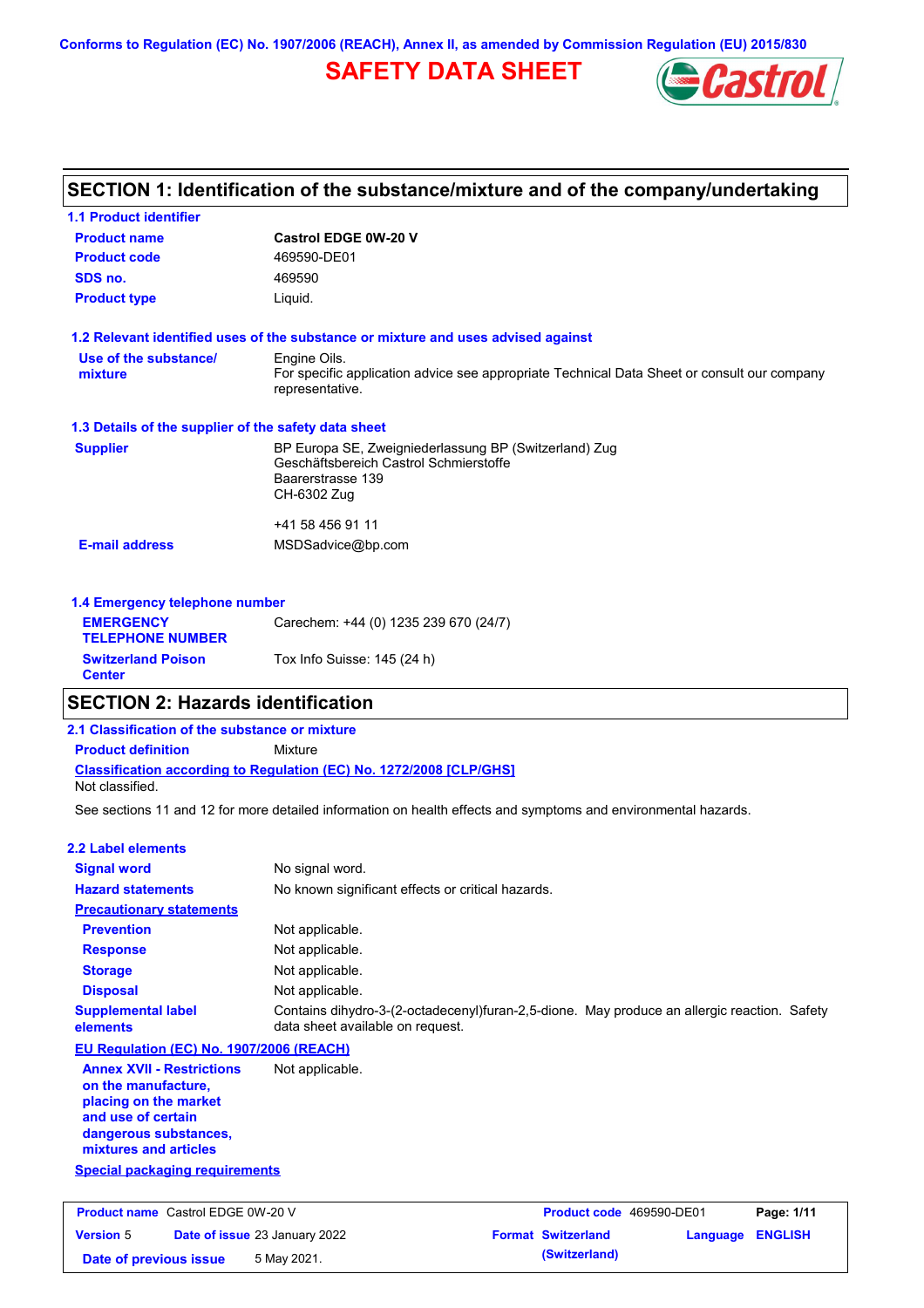## **SECTION 2: Hazards identification**

| <b>Containers to be fitted</b><br>with child-resistant<br>fastenings                                                     | Not applicable.                                                                                                                                                                                                          |
|--------------------------------------------------------------------------------------------------------------------------|--------------------------------------------------------------------------------------------------------------------------------------------------------------------------------------------------------------------------|
| <b>Tactile warning of danger</b>                                                                                         | Not applicable.                                                                                                                                                                                                          |
| 2.3 Other hazards                                                                                                        |                                                                                                                                                                                                                          |
| <b>Results of PBT and vPvB</b><br>assessment                                                                             | Product does not meet the criteria for PBT or vPvB according to Regulation (EC) No. 1907/2006,<br>Annex XIII.                                                                                                            |
| <b>Product meets the criteria</b><br>for PBT or vPvB according<br>to Regulation (EC) No.<br><b>1907/2006, Annex XIII</b> | This mixture does not contain any substances that are assessed to be a PBT or a vPvB.                                                                                                                                    |
| Other hazards which do<br>not result in classification                                                                   | Defatting to the skin.<br>USED ENGINE OILS<br>Used engine oil may contain hazardous components which have the potential to cause skin<br>cancer.<br>See Toxicological Information, section 11 of this Safety Data Sheet. |

### **SECTION 3: Composition/information on ingredients**

#### **3.2 Mixtures**

Mixture **Product definition**

Highly refined base oil (IP 346 DMSO extract < 3%). Proprietary performance additives.

| <b>Product/ingredient</b><br>name                             | <b>Identifiers</b>                                                                     | %           | <b>Regulation (EC) No.</b><br>1272/2008 [CLP]     | <b>Type</b> |
|---------------------------------------------------------------|----------------------------------------------------------------------------------------|-------------|---------------------------------------------------|-------------|
| Distillates (petroleum), hydrotreated<br>heavy paraffinic     | REACH #: 01-2119484627-25<br>EC: 265-157-1<br>CAS: 64742-54-7<br>Index: 649-467-00-8   | ≥50 - ≤75   | Asp. Tox. 1, H304                                 | [1] [2]     |
| Distillates (petroleum), hydrotreated<br>heavy paraffinic     | REACH #: 01-2119484627-25<br>EC: 265-157-1<br>CAS: 64742-54-7<br>Index: 649-467-00-8   | $≥10 - ≤25$ | Not classified.                                   | $[2]$       |
| Distillates (petroleum), solvent-<br>dewaxed heavy paraffinic | REACH #: 01-2119471299-27<br>$EC: 265-169-7$<br>CAS: 64742-65-0<br>Index: 649-474-00-6 | -≤3         | Not classified.                                   | $[2]$       |
| bis(nonylphenyl)amine                                         | REACH #: 01-2119488911-28<br>EC: 253-249-4<br>CAS: 36878-20-3                          | - ≤3        | Aquatic Chronic 4, H413                           | $[1]$       |
| dihydro-3-(2-octadecenyl)furan-<br>2,5-dione                  | REACH #: 01-2120120387-61<br>EC: 266-561-0<br>CAS: 67066-88-0                          | ≤0.3        | <b>Skin Irrit. 2, H315</b><br>Skin Sens. 1B, H317 | $[1]$       |

#### **See Section 16 for the full text of the H statements declared above.**

**Type** 

[1] Substance classified with a health or environmental hazard

[2] Substance with a workplace exposure limit

[3] Substance meets the criteria for PBT according to Regulation (EC) No. 1907/2006, Annex XIII

[4] Substance meets the criteria for vPvB according to Regulation (EC) No. 1907/2006, Annex XIII

[5] Substance of equivalent concern

[6] Additional disclosure due to company policy

Occupational exposure limits, if available, are listed in Section 8.

### **SECTION 4: First aid measures**

#### **4.1 Description of first aid measures**

| Eye contact         | In case of contact, immediately flush eyes with plenty of water for at least 15 minutes. Eyelids<br>should be held away from the eyeball to ensure thorough rinsing. Check for and remove any<br>contact lenses. Get medical attention. |
|---------------------|-----------------------------------------------------------------------------------------------------------------------------------------------------------------------------------------------------------------------------------------|
| <b>Skin contact</b> | Wash skin thoroughly with soap and water or use recognised skin cleanser. Remove<br>contaminated clothing and shoes. Wash clothing before reuse. Clean shoes thoroughly before<br>reuse. Get medical attention if irritation develops.  |

| <b>Product name</b> Castrol EDGE 0W-20 V |  | <b>Product code</b> 469590-DE01      |  | Page: 2/11                |                         |  |
|------------------------------------------|--|--------------------------------------|--|---------------------------|-------------------------|--|
| <b>Version 5</b>                         |  | <b>Date of issue 23 January 2022</b> |  | <b>Format Switzerland</b> | <b>Language ENGLISH</b> |  |
| Date of previous issue                   |  | 5 May 2021.                          |  | (Switzerland)             |                         |  |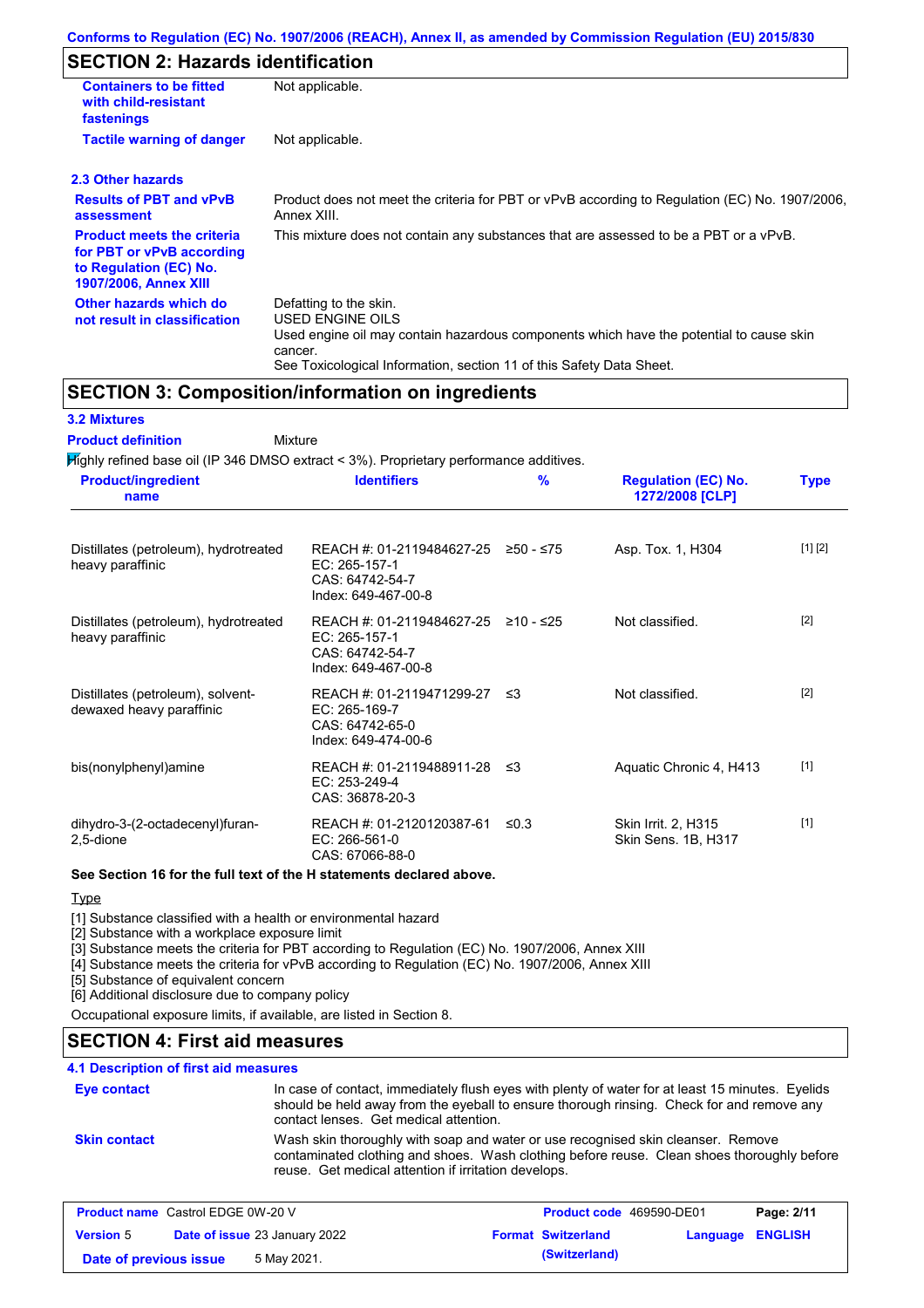#### **Conforms to Regulation (EC) No. 1907/2006 (REACH), Annex II, as amended by Commission Regulation (EU) 2015/830**

## **SECTION 4: First aid measures**

| <b>Inhalation</b>                 | If inhaled, remove to fresh air. In case of inhalation of decomposition products in a fire,<br>symptoms may be delayed. The exposed person may need to be kept under medical<br>surveillance for 48 hours. Get medical attention if symptoms occur. |
|-----------------------------------|-----------------------------------------------------------------------------------------------------------------------------------------------------------------------------------------------------------------------------------------------------|
| Ingestion                         | Do not induce vomiting unless directed to do so by medical personnel. Get medical attention if<br>symptoms occur.                                                                                                                                   |
| <b>Protection of first-aiders</b> | No action shall be taken involving any personal risk or without suitable training.                                                                                                                                                                  |

#### **4.2 Most important symptoms and effects, both acute and delayed**

See Section 11 for more detailed information on health effects and symptoms.

| <b>Potential acute health effects</b> |                                                                                                                     |
|---------------------------------------|---------------------------------------------------------------------------------------------------------------------|
| <b>Inhalation</b>                     | Exposure to decomposition products may cause a health hazard. Serious effects may be<br>delayed following exposure. |
| <b>Ingestion</b>                      | No known significant effects or critical hazards.                                                                   |
| <b>Skin contact</b>                   | Defatting to the skin. May cause skin dryness and irritation.                                                       |
| Eye contact                           | No known significant effects or critical hazards.                                                                   |
|                                       | Delayed and immediate effects as well as chronic effects from short and long-term exposure                          |
| <b>Inhalation</b>                     | Overexposure to the inhalation of airborne droplets or aerosols may cause irritation of the<br>respiratory tract.   |
| <b>Ingestion</b>                      | Ingestion of large quantities may cause nausea and diarrhoea.                                                       |
| <b>Skin contact</b>                   | Prolonged or repeated contact can defat the skin and lead to irritation and/or dermatitis.                          |
| Eye contact                           | Potential risk of transient stinging or redness if accidental eye contact occurs.                                   |
|                                       |                                                                                                                     |

#### **4.3 Indication of any immediate medical attention and special treatment needed**

| <b>Notes to physician</b> | Treatment should in general be symptomatic and directed to relieving any effects.   |
|---------------------------|-------------------------------------------------------------------------------------|
|                           | In case of inhalation of decomposition products in a fire, symptoms may be delayed. |
|                           | The exposed person may need to be kept under medical surveillance for 48 hours.     |

## **SECTION 5: Firefighting measures**

| 5.1 Extinguishing media                                   |                                                                                                                                                                                                                                                                                                                                                                   |
|-----------------------------------------------------------|-------------------------------------------------------------------------------------------------------------------------------------------------------------------------------------------------------------------------------------------------------------------------------------------------------------------------------------------------------------------|
| <b>Suitable extinguishing</b><br>media                    | In case of fire, use foam, dry chemical or carbon dioxide extinguisher or spray.                                                                                                                                                                                                                                                                                  |
| <b>Unsuitable extinguishing</b><br>media                  | Do not use water jet. The use of a water jet may cause the fire to spread by splashing the<br>burning product.                                                                                                                                                                                                                                                    |
| 5.2 Special hazards arising from the substance or mixture |                                                                                                                                                                                                                                                                                                                                                                   |
| <b>Hazards from the</b><br>substance or mixture           | In a fire or if heated, a pressure increase will occur and the container may burst.                                                                                                                                                                                                                                                                               |
| <b>Hazardous combustion</b><br>products                   | Combustion products may include the following:<br>carbon oxides $(CO, CO2)$ (carbon monoxide, carbon dioxide)<br>nitrogen oxides ( $NO$ , $NO2$ etc.)                                                                                                                                                                                                             |
| <b>5.3 Advice for firefighters</b>                        |                                                                                                                                                                                                                                                                                                                                                                   |
| <b>Special precautions for</b><br>fire-fighters           | No action shall be taken involving any personal risk or without suitable training. Promptly<br>isolate the scene by removing all persons from the vicinity of the incident if there is a fire.                                                                                                                                                                    |
| <b>Special protective</b><br>equipment for fire-fighters  | Fire-fighters should wear appropriate protective equipment and self-contained breathing<br>apparatus (SCBA) with a full face-piece operated in positive pressure mode. Clothing for fire-<br>fighters (including helmets, protective boots and gloves) conforming to European standard EN<br>469 will provide a basic level of protection for chemical incidents. |

### **SECTION 6: Accidental release measures**

|                                | 6.1 Personal precautions, protective equipment and emergency procedures                                                                                                                                                                                                                                                             |
|--------------------------------|-------------------------------------------------------------------------------------------------------------------------------------------------------------------------------------------------------------------------------------------------------------------------------------------------------------------------------------|
| For non-emergency<br>personnel | No action shall be taken involving any personal risk or without suitable training. Evacuate<br>surrounding areas. Keep unnecessary and unprotected personnel from entering. Do not touch<br>or walk through spilt material. Floors may be slippery; use care to avoid falling. Put on<br>appropriate personal protective equipment. |
| For emergency responders       | If specialised clothing is required to deal with the spillage, take note of any information in<br>Section 8 on suitable and unsuitable materials. See also the information in "For non-<br>emergency personnel".                                                                                                                    |

| <b>Product name</b> Castrol EDGE 0W-20 V |  | <b>Product code</b> 469590-DE01 |  | Page: 3/11                |                  |  |
|------------------------------------------|--|---------------------------------|--|---------------------------|------------------|--|
| <b>Version 5</b>                         |  | Date of issue 23 January 2022   |  | <b>Format Switzerland</b> | Language ENGLISH |  |
| Date of previous issue                   |  | 5 May 2021.                     |  | (Switzerland)             |                  |  |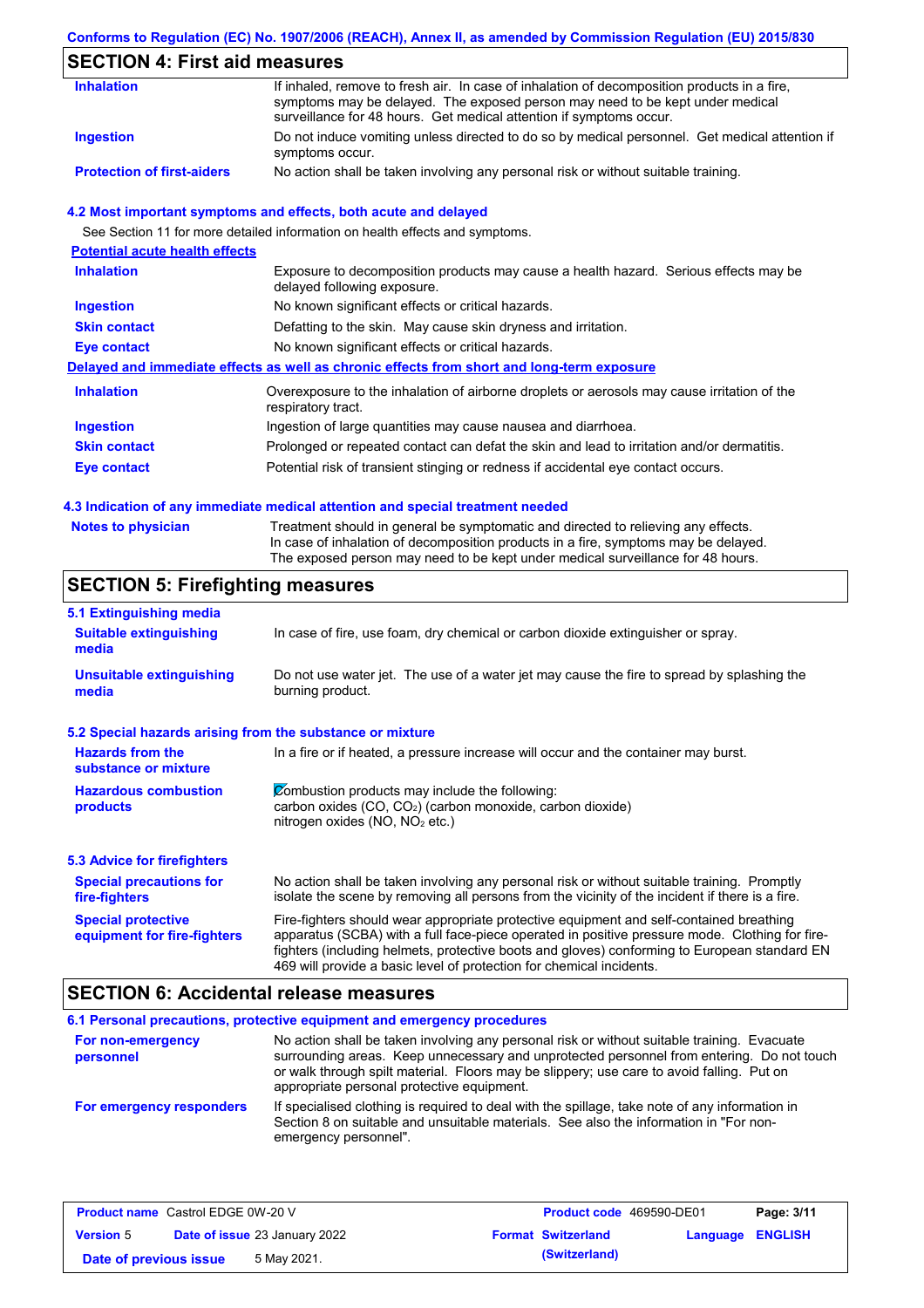# **SECTION 6: Accidental release measures**

| <b>6.2 Environmental</b><br><b>precautions</b> | Avoid dispersal of spilt material and runoff and contact with soil, waterways, drains and sewers.<br>Inform the relevant authorities if the product has caused environmental pollution (sewers,<br>waterways, soil or air).                                                                                                                                                                    |
|------------------------------------------------|------------------------------------------------------------------------------------------------------------------------------------------------------------------------------------------------------------------------------------------------------------------------------------------------------------------------------------------------------------------------------------------------|
|                                                | 6.3 Methods and material for containment and cleaning up                                                                                                                                                                                                                                                                                                                                       |
| <b>Small spill</b>                             | Stop leak if without risk. Move containers from spill area. Absorb with an inert material and<br>place in an appropriate waste disposal container. Dispose of via a licensed waste disposal<br>contractor.                                                                                                                                                                                     |
| <b>Large spill</b>                             | Stop leak if without risk. Move containers from spill area. Prevent entry into sewers, water<br>courses, basements or confined areas. Contain and collect spillage with non-combustible,<br>absorbent material e.g. sand, earth, vermiculite or diatomaceous earth and place in container<br>for disposal according to local regulations. Dispose of via a licensed waste disposal contractor. |
| 6.4 Reference to other<br><b>sections</b>      | See Section 1 for emergency contact information.<br>See Section 5 for firefighting measures.<br>See Section 8 for information on appropriate personal protective equipment.<br>See Section 12 for environmental precautions.<br>See Section 13 for additional waste treatment information.                                                                                                     |

### **SECTION 7: Handling and storage**

| 7.1 Precautions for safe handling                                             |                                                                                                                                                                                                                                                                                                                                                                                                                                                                                          |
|-------------------------------------------------------------------------------|------------------------------------------------------------------------------------------------------------------------------------------------------------------------------------------------------------------------------------------------------------------------------------------------------------------------------------------------------------------------------------------------------------------------------------------------------------------------------------------|
| <b>Protective measures</b>                                                    | Put on appropriate personal protective equipment.                                                                                                                                                                                                                                                                                                                                                                                                                                        |
| <b>Advice on general</b><br>occupational hygiene                              | Eating, drinking and smoking should be prohibited in areas where this material is handled,<br>stored and processed. Wash thoroughly after handling. Remove contaminated clothing and<br>protective equipment before entering eating areas. See also Section 8 for additional<br>information on hygiene measures.                                                                                                                                                                         |
| 7.2 Conditions for safe<br>storage, including any<br><i>incompatibilities</i> | Store in accordance with local requlations. Store in a dry, cool and well-ventilated area, away<br>from incompatible materials (see Section 10). Keep away from heat and direct sunlight. Keep<br>container tightly closed and sealed until ready for use. Containers that have been opened must<br>be carefully resealed and kept upright to prevent leakage. Store and use only in equipment/<br>containers designed for use with this product. Do not store in unlabelled containers. |
| <b>Not suitable</b>                                                           | Prolonged exposure to elevated temperature                                                                                                                                                                                                                                                                                                                                                                                                                                               |
| 7.3 Specific end use(s)                                                       |                                                                                                                                                                                                                                                                                                                                                                                                                                                                                          |

**Recommendations**

See section 1.2 and Exposure scenarios in annex, if applicable.

### **SECTION 8: Exposure controls/personal protection**

#### **8.1 Control parameters**

| <b>Occupational exposure limits</b>                                        |                                                                                                                                                                                                                                                                                                                                                                                                                                                                                                                                                                                                                                                                                                                                                                                                                                                                                                                                                                                                                            |  |
|----------------------------------------------------------------------------|----------------------------------------------------------------------------------------------------------------------------------------------------------------------------------------------------------------------------------------------------------------------------------------------------------------------------------------------------------------------------------------------------------------------------------------------------------------------------------------------------------------------------------------------------------------------------------------------------------------------------------------------------------------------------------------------------------------------------------------------------------------------------------------------------------------------------------------------------------------------------------------------------------------------------------------------------------------------------------------------------------------------------|--|
| <b>Product/ingredient name</b>                                             | <b>Exposure limit values</b>                                                                                                                                                                                                                                                                                                                                                                                                                                                                                                                                                                                                                                                                                                                                                                                                                                                                                                                                                                                               |  |
| Distillates (petroleum), hydrotreated heavy paraffinic SUVA (Switzerland). | TWA: 5 mg/m <sup>3</sup> 8 hours. Issued/Revised: 1/2016 Form: Inhalable fraction                                                                                                                                                                                                                                                                                                                                                                                                                                                                                                                                                                                                                                                                                                                                                                                                                                                                                                                                          |  |
| Distillates (petroleum), hydrotreated heavy paraffinic                     | SUVA (Switzerland).<br>TWA: 5 mg/m <sup>3</sup> 8 hours. Issued/Revised: 1/2016 Form: Inhalable fraction                                                                                                                                                                                                                                                                                                                                                                                                                                                                                                                                                                                                                                                                                                                                                                                                                                                                                                                   |  |
| Distillates (petroleum), solvent-dewaxed heavy<br>paraffinic               | <b>SUVA (Switzerland).</b>                                                                                                                                                                                                                                                                                                                                                                                                                                                                                                                                                                                                                                                                                                                                                                                                                                                                                                                                                                                                 |  |
|                                                                            | TWA: 5 mg/m <sup>3</sup> 8 hours. Issued/Revised: 1/2016 Form: Inhalable fraction                                                                                                                                                                                                                                                                                                                                                                                                                                                                                                                                                                                                                                                                                                                                                                                                                                                                                                                                          |  |
| guidance only.                                                             | Whilst specific OELs for certain components may be shown in this section, other components may be present in any mist,<br>vapour or dust produced. Therefore, the specific OELs may not be applicable to the product as a whole and are provided for                                                                                                                                                                                                                                                                                                                                                                                                                                                                                                                                                                                                                                                                                                                                                                       |  |
| <b>Recommended monitoring</b><br><b>procedures</b>                         | If this product contains ingredients with exposure limits, personal, workplace atmosphere or<br>biological monitoring may be required to determine the effectiveness of the ventilation or other<br>control measures and/or the necessity to use respiratory protective equipment. Reference<br>should be made to monitoring standards, such as the following: European Standard EN 689<br>(Workplace atmospheres - Guidance for the assessment of exposure by inhalation to chemical<br>agents for comparison with limit values and measurement strategy) European Standard EN<br>14042 (Workplace atmospheres - Guide for the application and use of procedures for the<br>assessment of exposure to chemical and biological agents) European Standard EN 482<br>(Workplace atmospheres - General requirements for the performance of procedures for the<br>measurement of chemical agents) Reference to national guidance documents for methods for<br>the determination of hazardous substances will also be required. |  |
| <b>Derived No Effect Level</b>                                             |                                                                                                                                                                                                                                                                                                                                                                                                                                                                                                                                                                                                                                                                                                                                                                                                                                                                                                                                                                                                                            |  |

| <b>Product name</b> Castrol EDGE 0W-20 V |                                      | <b>Product code</b> 469590-DE01 |                         | Page: 4/11 |
|------------------------------------------|--------------------------------------|---------------------------------|-------------------------|------------|
| <b>Version 5</b>                         | <b>Date of issue 23 January 2022</b> | <b>Format Switzerland</b>       | <b>Language ENGLISH</b> |            |
| Date of previous issue                   | 5 May 2021.                          | (Switzerland)                   |                         |            |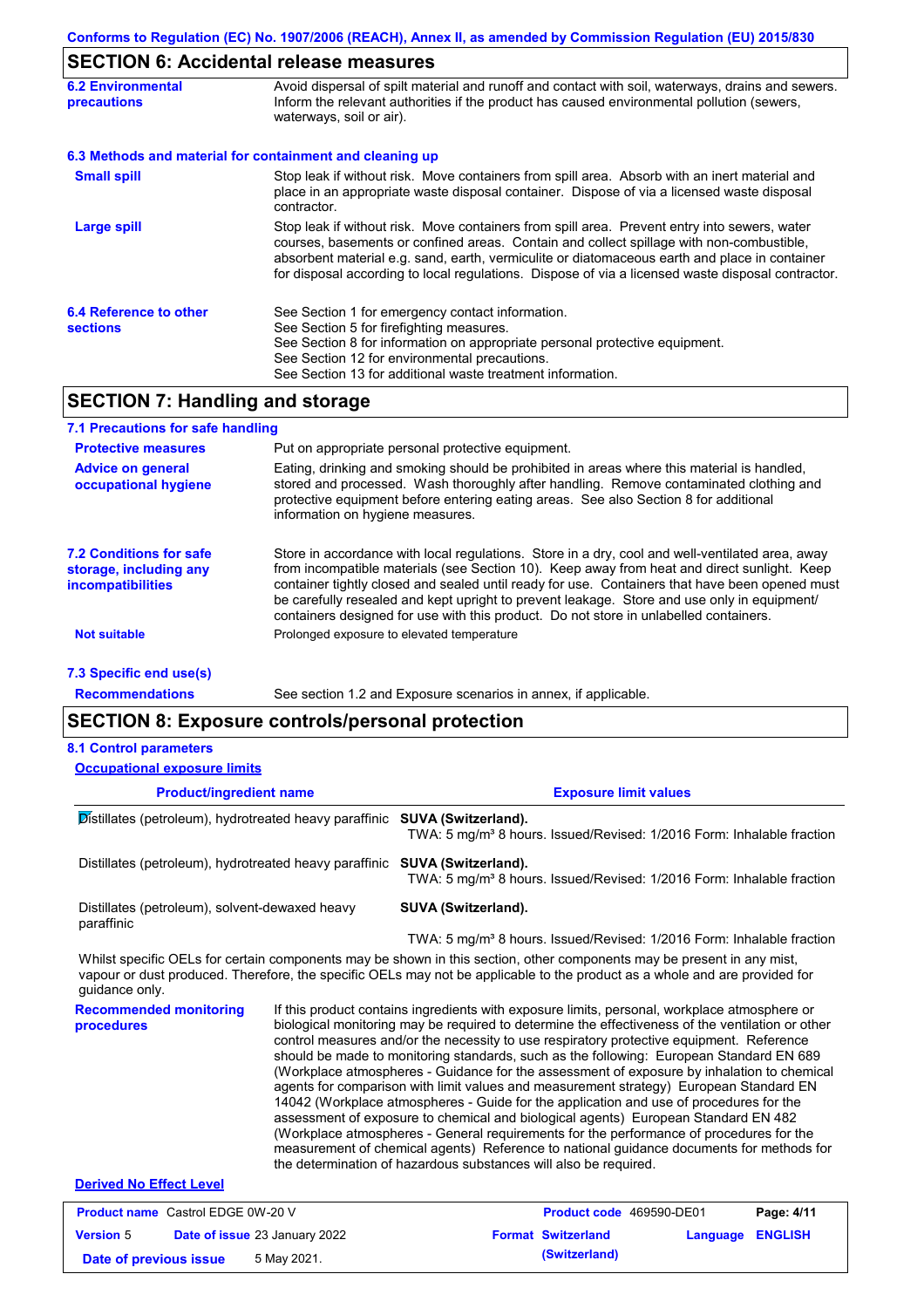## **SECTION 8: Exposure controls/personal protection**

No DNELs/DMELs available.

#### **Predicted No Effect Concentration**

No PNECs available

| <b>8.2 Exposure controls</b>                      |                                                                                                                                                                                                                                                                                                                                                                                                                                                                                                                                                                                                                                                                                                                                                                                                                                                                                                                                                                                                         |
|---------------------------------------------------|---------------------------------------------------------------------------------------------------------------------------------------------------------------------------------------------------------------------------------------------------------------------------------------------------------------------------------------------------------------------------------------------------------------------------------------------------------------------------------------------------------------------------------------------------------------------------------------------------------------------------------------------------------------------------------------------------------------------------------------------------------------------------------------------------------------------------------------------------------------------------------------------------------------------------------------------------------------------------------------------------------|
| <b>Appropriate engineering</b><br><b>controls</b> | Provide exhaust ventilation or other engineering controls to keep the relevant airborne<br>concentrations below their respective occupational exposure limits.<br>All activities involving chemicals should be assessed for their risks to health, to ensure<br>exposures are adequately controlled. Personal protective equipment should only be considered<br>after other forms of control measures (e.g. engineering controls) have been suitably evaluated.<br>Personal protective equipment should conform to appropriate standards, be suitable for use, be<br>kept in good condition and properly maintained.<br>Your supplier of personal protective equipment should be consulted for advice on selection and<br>appropriate standards. For further information contact your national organisation for standards.<br>The final choice of protective equipment will depend upon a risk assessment. It is important to<br>ensure that all items of personal protective equipment are compatible. |
| Individual protection measures                    |                                                                                                                                                                                                                                                                                                                                                                                                                                                                                                                                                                                                                                                                                                                                                                                                                                                                                                                                                                                                         |
| <b>Hygiene measures</b>                           | Wash hands, forearms and face thoroughly after handling chemical products, before eating,<br>smoking and using the lavatory and at the end of the working period. Ensure that eyewash<br>stations and safety showers are close to the workstation location.                                                                                                                                                                                                                                                                                                                                                                                                                                                                                                                                                                                                                                                                                                                                             |
| <b>Respiratory protection</b>                     | In case of insufficient ventilation, wear suitable respiratory equipment.<br>The correct choice of respiratory protection depends upon the chemicals being handled, the<br>conditions of work and use, and the condition of the respiratory equipment. Safety procedures<br>should be developed for each intended application. Respiratory protection equipment should<br>therefore be chosen in consultation with the supplier/manufacturer and with a full assessment<br>of the working conditions.                                                                                                                                                                                                                                                                                                                                                                                                                                                                                                   |
| <b>Eye/face protection</b>                        | Safety glasses with side shields.                                                                                                                                                                                                                                                                                                                                                                                                                                                                                                                                                                                                                                                                                                                                                                                                                                                                                                                                                                       |
| <b>Skin protection</b>                            |                                                                                                                                                                                                                                                                                                                                                                                                                                                                                                                                                                                                                                                                                                                                                                                                                                                                                                                                                                                                         |
| <b>Hand protection</b>                            | <b>General Information:</b>                                                                                                                                                                                                                                                                                                                                                                                                                                                                                                                                                                                                                                                                                                                                                                                                                                                                                                                                                                             |
|                                                   | Because specific work environments and material handling practices vary, safety procedures<br>should be developed for each intended application. The correct choice of protective gloves<br>depends upon the chemicals being handled, and the conditions of work and use. Most gloves<br>provide protection for only a limited time before they must be discarded and replaced (even the<br>best chemically resistant gloves will break down after repeated chemical exposures).                                                                                                                                                                                                                                                                                                                                                                                                                                                                                                                        |
|                                                   | Gloves should be chosen in consultation with the supplier / manufacturer and taking account of<br>a full assessment of the working conditions.                                                                                                                                                                                                                                                                                                                                                                                                                                                                                                                                                                                                                                                                                                                                                                                                                                                          |
|                                                   | Recommended: Nitrile gloves.<br><b>Breakthrough time:</b>                                                                                                                                                                                                                                                                                                                                                                                                                                                                                                                                                                                                                                                                                                                                                                                                                                                                                                                                               |
|                                                   | Breakthrough time data are generated by glove manufacturers under laboratory test conditions<br>and represent how long a glove can be expected to provide effective permeation resistance. It<br>is important when following breakthrough time recommendations that actual workplace<br>conditions are taken into account. Always consult with your glove supplier for up-to-date<br>technical information on breakthrough times for the recommended glove type.<br>Our recommendations on the selection of gloves are as follows:                                                                                                                                                                                                                                                                                                                                                                                                                                                                      |
|                                                   | Continuous contact:                                                                                                                                                                                                                                                                                                                                                                                                                                                                                                                                                                                                                                                                                                                                                                                                                                                                                                                                                                                     |
|                                                   | Gloves with a minimum breakthrough time of 240 minutes, or >480 minutes if suitable gloves<br>can be obtained.<br>If suitable gloves are not available to offer that level of protection, gloves with shorter<br>breakthrough times may be acceptable as long as appropriate glove maintenance and<br>replacement regimes are determined and adhered to.                                                                                                                                                                                                                                                                                                                                                                                                                                                                                                                                                                                                                                                |
|                                                   | Short-term / splash protection:                                                                                                                                                                                                                                                                                                                                                                                                                                                                                                                                                                                                                                                                                                                                                                                                                                                                                                                                                                         |
|                                                   | Recommended breakthrough times as above.<br>It is recognised that for short-term, transient exposures, gloves with shorter breakthrough times<br>may commonly be used. Therefore, appropriate maintenance and replacement regimes must<br>be determined and rigorously followed.                                                                                                                                                                                                                                                                                                                                                                                                                                                                                                                                                                                                                                                                                                                        |
|                                                   | <b>Glove Thickness:</b>                                                                                                                                                                                                                                                                                                                                                                                                                                                                                                                                                                                                                                                                                                                                                                                                                                                                                                                                                                                 |
|                                                   | For general applications, we recommend gloves with a thickness typically greater than 0.35 mm.                                                                                                                                                                                                                                                                                                                                                                                                                                                                                                                                                                                                                                                                                                                                                                                                                                                                                                          |

| <b>Product name</b> Castrol EDGE 0W-20 V |  | <b>Product code</b> 469590-DE01      |  | Page: 5/11                |                         |  |
|------------------------------------------|--|--------------------------------------|--|---------------------------|-------------------------|--|
| <b>Version 5</b>                         |  | <b>Date of issue 23 January 2022</b> |  | <b>Format Switzerland</b> | <b>Language ENGLISH</b> |  |
| Date of previous issue                   |  | 5 May 2021.                          |  | (Switzerland)             |                         |  |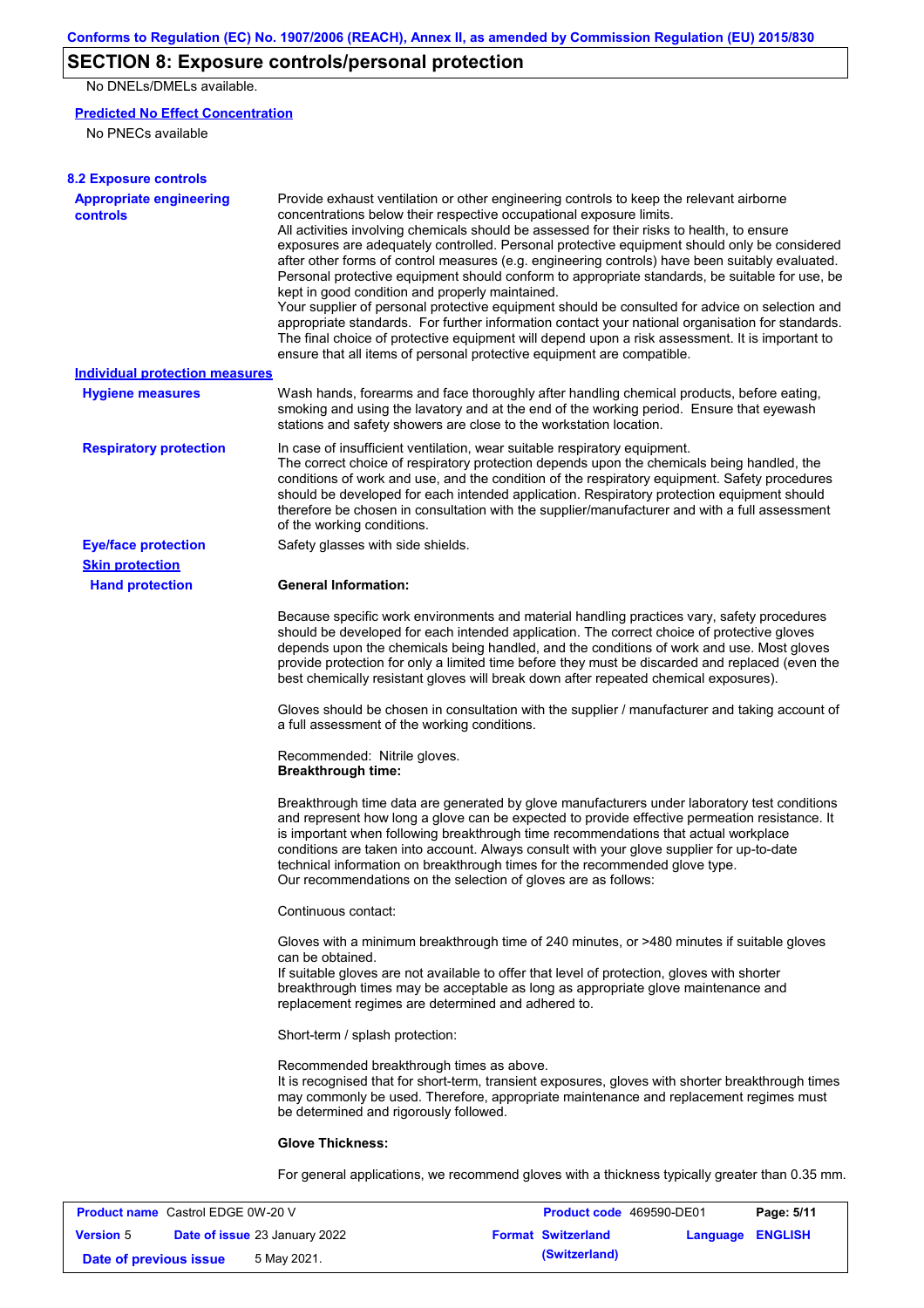# **SECTION 8: Exposure controls/personal protection**

|                                           | It should be emphasised that glove thickness is not necessarily a good predictor of glove<br>resistance to a specific chemical, as the permeation efficiency of the glove will be dependent<br>on the exact composition of the glove material. Therefore, glove selection should also be based<br>on consideration of the task requirements and knowledge of breakthrough times.<br>Glove thickness may also vary depending on the glove manufacturer, the glove type and the<br>glove model. Therefore, the manufacturers' technical data should always be taken into account<br>to ensure selection of the most appropriate glove for the task.                                     |
|-------------------------------------------|---------------------------------------------------------------------------------------------------------------------------------------------------------------------------------------------------------------------------------------------------------------------------------------------------------------------------------------------------------------------------------------------------------------------------------------------------------------------------------------------------------------------------------------------------------------------------------------------------------------------------------------------------------------------------------------|
|                                           | Note: Depending on the activity being conducted, gloves of varying thickness may be required<br>for specific tasks. For example:                                                                                                                                                                                                                                                                                                                                                                                                                                                                                                                                                      |
|                                           | • Thinner gloves (down to 0.1 mm or less) may be required where a high degree of manual<br>dexterity is needed. However, these gloves are only likely to give short duration protection and<br>would normally be just for single use applications, then disposed of.                                                                                                                                                                                                                                                                                                                                                                                                                  |
|                                           | • Thicker gloves (up to 3 mm or more) may be required where there is a mechanical (as well<br>as a chemical) risk i.e. where there is abrasion or puncture potential.                                                                                                                                                                                                                                                                                                                                                                                                                                                                                                                 |
| <b>Skin and body</b>                      | Use of protective clothing is good industrial practice.<br>Personal protective equipment for the body should be selected based on the task being<br>performed and the risks involved and should be approved by a specialist before handling this<br>product.<br>Cotton or polyester/cotton overalls will only provide protection against light superficial<br>contamination that will not soak through to the skin. Overalls should be laundered on a regular<br>basis. When the risk of skin exposure is high (e.g. when cleaning up spillages or if there is a<br>risk of splashing) then chemical resistant aprons and/or impervious chemical suits and boots<br>will be required. |
| <b>Refer to standards:</b>                | Respiratory protection: EN 529<br>Gloves: EN 420, EN 374<br>Eye protection: EN 166<br>Filtering half-mask: EN 149<br>Filtering half-mask with valve: EN 405<br>Half-mask: EN 140 plus filter<br>Full-face mask: EN 136 plus filter<br>Particulate filters: EN 143<br>Gas/combined filters: EN 14387                                                                                                                                                                                                                                                                                                                                                                                   |
| <b>Environmental exposure</b><br>controls | Emissions from ventilation or work process equipment should be checked to ensure they<br>comply with the requirements of environmental protection legislation. In some cases, fume<br>scrubbers, filters or engineering modifications to the process equipment will be necessary to<br>reduce emissions to acceptable levels.                                                                                                                                                                                                                                                                                                                                                         |

# **SECTION 9: Physical and chemical properties**

The conditions of measurement of all properties are at standard temperature and pressure unless otherwise indicated.

#### **9.1 Information on basic physical and chemical properties**

| <b>Appearance</b>                                      |                                              |
|--------------------------------------------------------|----------------------------------------------|
| <b>Physical state</b>                                  | Liquid.                                      |
| <b>Colour</b>                                          | Amber.                                       |
| <b>Odour</b>                                           | Not available.                               |
| <b>Odour threshold</b>                                 | Not available.                               |
| рH                                                     | Not applicable.                              |
| <b>Melting point/freezing point</b>                    | Not available.                               |
| Initial boiling point and boiling                      | Not available.                               |
| range                                                  |                                              |
| <b>Pour point</b>                                      | -45 $^{\circ}$ C                             |
| <b>Flash point</b>                                     | Closed cup: >185°C (>365°F) [Pensky-Martens] |
| <b>Evaporation rate</b>                                | Not available.                               |
| Flammability (solid, gas)                              | Not available.                               |
| <b>Upper/lower flammability or</b><br>explosive limits | Not available.                               |
| <b>Vapour pressure</b>                                 | Not available.                               |

| <b>Product name</b> Castrol EDGE 0W-20 V |                                      | Product code 469590-DE01  |                         | Page: 6/11 |
|------------------------------------------|--------------------------------------|---------------------------|-------------------------|------------|
| <b>Version 5</b>                         | <b>Date of issue 23 January 2022</b> | <b>Format Switzerland</b> | <b>Language ENGLISH</b> |            |
| Date of previous issue                   | 5 May 2021.                          | (Switzerland)             |                         |            |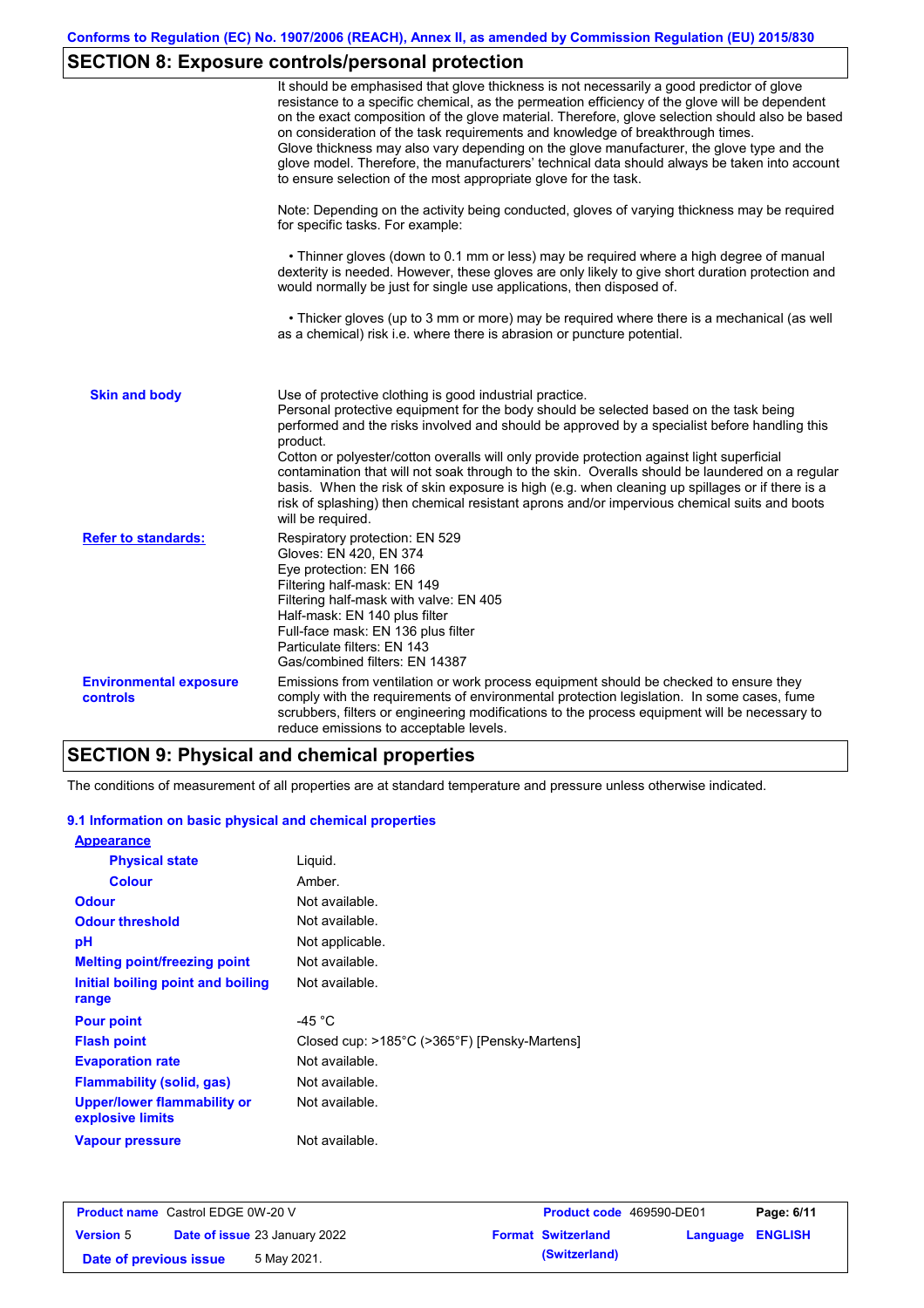## **SECTION 9: Physical and chemical properties**

|                                                   |                                                                                                                                                                         |           |          | Vapour Pressure at 20°C | Vapour pressure at 50°C |                |               |
|---------------------------------------------------|-------------------------------------------------------------------------------------------------------------------------------------------------------------------------|-----------|----------|-------------------------|-------------------------|----------------|---------------|
|                                                   | Ingredient name                                                                                                                                                         | mm Hg kPa |          | <b>Method</b>           | mm<br>Hg                | kPa            | <b>Method</b> |
|                                                   | Distillates (petroleum),<br>hydrotreated heavy<br>paraffinic                                                                                                            | < 0.08    | < 0.011  | ASTM D 5191             |                         |                |               |
|                                                   | Distillates (petroleum),<br>hydrotreated heavy<br>paraffinic                                                                                                            | < 0.08    | < 0.011  | <b>ASTM D 5191</b>      |                         |                |               |
|                                                   | Distillates (petroleum),<br>solvent-dewaxed<br>heavy paraffinic                                                                                                         | < 0.08    | < 0.011  | <b>ASTM D 5191</b>      |                         |                |               |
|                                                   | bis(nonylphenyl)amine <0.01                                                                                                                                             |           | < 0.0013 | EU A.4                  | 0                       | 0              | EU A.4        |
| <b>Vapour density</b>                             | Not available.                                                                                                                                                          |           |          |                         |                         |                |               |
| <b>Relative density</b>                           | Not available.                                                                                                                                                          |           |          |                         |                         |                |               |
| <b>Density</b>                                    | $<$ 1000 kg/m <sup>3</sup> (<1 g/cm <sup>3</sup> ) at 15 <sup>°</sup> C                                                                                                 |           |          |                         |                         |                |               |
| <b>Solubility(ies)</b>                            | insoluble in water.                                                                                                                                                     |           |          |                         |                         |                |               |
| <b>Partition coefficient: n-octanol/</b><br>water | Not applicable.                                                                                                                                                         |           |          |                         |                         |                |               |
| <b>Auto-ignition temperature</b>                  | <b>Ingredient name</b>                                                                                                                                                  |           | °C       | $\mathsf{P}$            |                         | <b>Method</b>  |               |
|                                                   | bis(nonylphenyl)amine                                                                                                                                                   |           | 440      | 824                     |                         | <b>EU A.15</b> |               |
| <b>Decomposition temperature</b>                  | Not available.                                                                                                                                                          |           |          |                         |                         |                |               |
| <b>Viscosity</b>                                  | Kinematic: 47.4 mm <sup>2</sup> /s (47.4 cSt) at 40 $^{\circ}$ C<br>Kinematic: 8.9 to 9.3 mm <sup>2</sup> /s (8.9 to 9.3 cSt) at 100 °C                                 |           |          |                         |                         |                |               |
| <b>Explosive properties</b>                       | Not available.                                                                                                                                                          |           |          |                         |                         |                |               |
| <b>Oxidising properties</b>                       | Not available.                                                                                                                                                          |           |          |                         |                         |                |               |
| <b>Particle characteristics</b>                   |                                                                                                                                                                         |           |          |                         |                         |                |               |
| <b>Median particle size</b>                       | Mot applicable.                                                                                                                                                         |           |          |                         |                         |                |               |
| 9.2 Other information                             |                                                                                                                                                                         |           |          |                         |                         |                |               |
| No additional information.                        |                                                                                                                                                                         |           |          |                         |                         |                |               |
| <b>SECTION 10: Stability and reactivity</b>       |                                                                                                                                                                         |           |          |                         |                         |                |               |
| <b>10.1 Reactivity</b>                            | No specific test data available for this product. Refer to Conditions to avoid and Incompatible<br>materials for additional information.                                |           |          |                         |                         |                |               |
|                                                   | The product is stable.                                                                                                                                                  |           |          |                         |                         |                |               |
| <b>10.2 Chemical stability</b>                    |                                                                                                                                                                         |           |          |                         |                         |                |               |
| 10.3 Possibility of<br>hazardous reactions        | Under normal conditions of storage and use, hazardous reactions will not occur.<br>Under normal conditions of storage and use, hazardous polymerisation will not occur. |           |          |                         |                         |                |               |

**10.6 Hazardous decomposition products** Under normal conditions of storage and use, hazardous decomposition products should not be produced.

Reactive or incompatible with the following materials: oxidising materials.

## **SECTION 11: Toxicological information**

**10.5 Incompatible materials**

| 11.1 Information on toxicological effects          |                                                                                                                     |                           |          |                |
|----------------------------------------------------|---------------------------------------------------------------------------------------------------------------------|---------------------------|----------|----------------|
| <b>Acute toxicity estimates</b>                    |                                                                                                                     |                           |          |                |
| Not available.                                     |                                                                                                                     |                           |          |                |
| <b>Information on likely</b><br>routes of exposure | Routes of entry anticipated: Dermal, Inhalation.                                                                    |                           |          |                |
| <b>Potential acute health effects</b>              |                                                                                                                     |                           |          |                |
| <b>Inhalation</b>                                  | Exposure to decomposition products may cause a health hazard. Serious effects may be<br>delayed following exposure. |                           |          |                |
| <b>Ingestion</b>                                   | No known significant effects or critical hazards.                                                                   |                           |          |                |
| <b>Product name</b> Castrol EDGE 0W-20 V           |                                                                                                                     | Product code 469590-DE01  |          | Page: 7/11     |
| <b>Version 5</b>                                   | Date of issue 23 January 2022                                                                                       | <b>Format Switzerland</b> | Language | <b>ENGLISH</b> |
| Date of previous issue                             | 5 May 2021.                                                                                                         | (Switzerland)             |          |                |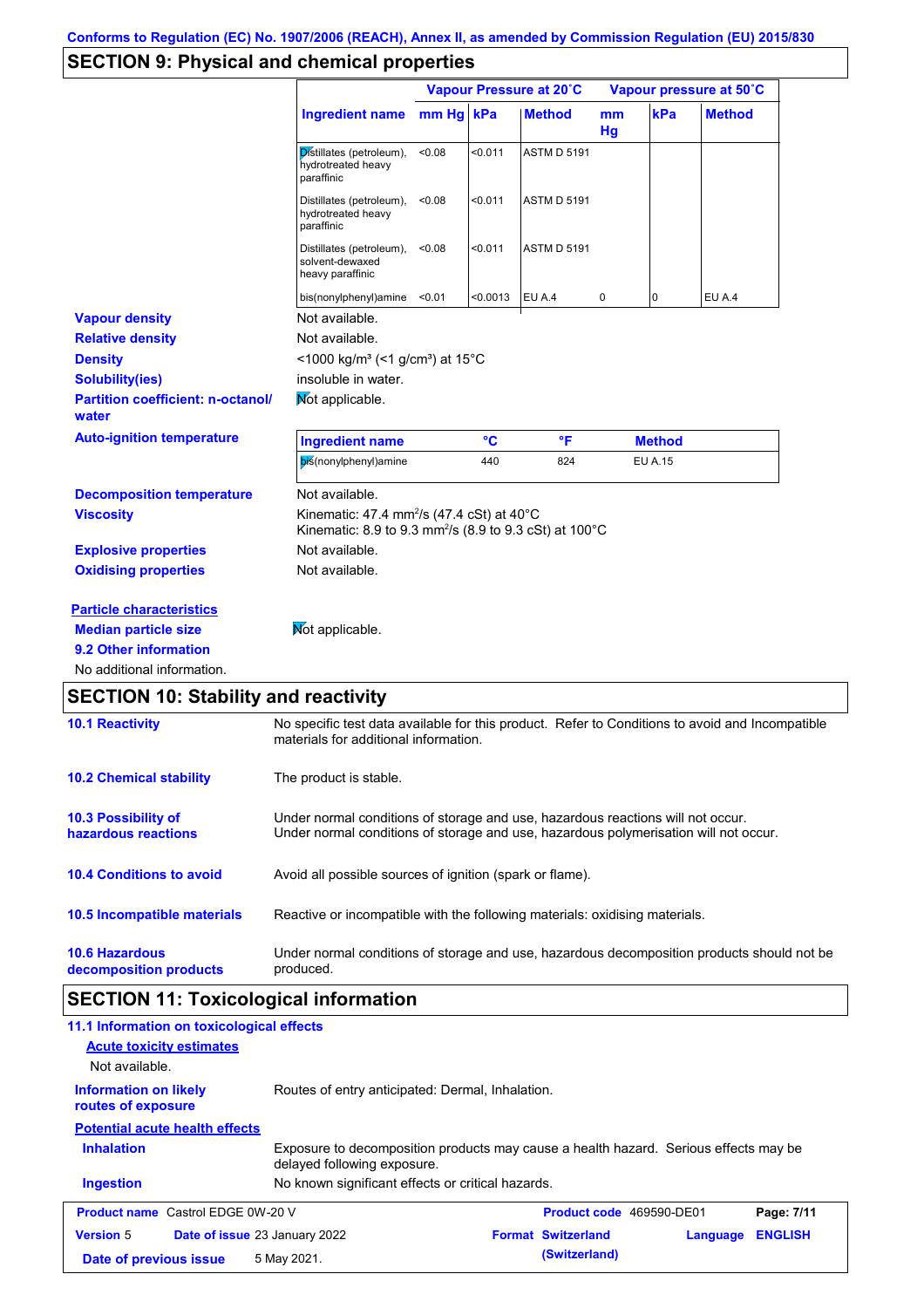### **SECTION 11: Toxicological information**

| Defatting to the skin. May cause skin dryness and irritation.                                                                                                                                                                                                                                                                                                                                                   |
|-----------------------------------------------------------------------------------------------------------------------------------------------------------------------------------------------------------------------------------------------------------------------------------------------------------------------------------------------------------------------------------------------------------------|
| No known significant effects or critical hazards.                                                                                                                                                                                                                                                                                                                                                               |
| Symptoms related to the physical, chemical and toxicological characteristics                                                                                                                                                                                                                                                                                                                                    |
| No specific data.                                                                                                                                                                                                                                                                                                                                                                                               |
| No specific data.                                                                                                                                                                                                                                                                                                                                                                                               |
| Adverse symptoms may include the following:<br>irritation<br>dryness<br>cracking                                                                                                                                                                                                                                                                                                                                |
| No specific data.                                                                                                                                                                                                                                                                                                                                                                                               |
| Delayed and immediate effects as well as chronic effects from short and long-term exposure                                                                                                                                                                                                                                                                                                                      |
| Overexposure to the inhalation of airborne droplets or aerosols may cause irritation of the<br>respiratory tract.                                                                                                                                                                                                                                                                                               |
| Ingestion of large quantities may cause nausea and diarrhoea.                                                                                                                                                                                                                                                                                                                                                   |
| Prolonged or repeated contact can defat the skin and lead to irritation and/or dermatitis.                                                                                                                                                                                                                                                                                                                      |
| Potential risk of transient stinging or redness if accidental eye contact occurs.                                                                                                                                                                                                                                                                                                                               |
| <b>Potential chronic health effects</b>                                                                                                                                                                                                                                                                                                                                                                         |
| <b>USED ENGINE OILS</b><br>Combustion products resulting from the operation of internal combustion engines contaminate<br>engine oils during use. Used engine oil may contain hazardous components which have the<br>potential to cause skin cancer. Frequent or prolonged contact with all types and makes of used<br>engine oil must therefore be avoided and a high standard of personal hygiene maintained. |
| No known significant effects or critical hazards.                                                                                                                                                                                                                                                                                                                                                               |
| No known significant effects or critical hazards.                                                                                                                                                                                                                                                                                                                                                               |
| No known significant effects or critical hazards.                                                                                                                                                                                                                                                                                                                                                               |
|                                                                                                                                                                                                                                                                                                                                                                                                                 |
|                                                                                                                                                                                                                                                                                                                                                                                                                 |

### **SECTION 12: Ecological information**

```
12.1 Toxicity
```
**Environmental hazards** Not classified as dangerous

#### **12.2 Persistence and degradability**

Expected to be biodegradable.

#### **12.3 Bioaccumulative potential**

This product is not expected to bioaccumulate through food chains in the environment.

| <b>12.4 Mobility in soil</b>                                  |                                                                      |
|---------------------------------------------------------------|----------------------------------------------------------------------|
| <b>Soil/water partition</b><br>coefficient (K <sub>oc</sub> ) | Not available.                                                       |
| <b>Mobility</b>                                               | Spillages may penetrate the soil causing ground water contamination. |

#### **12.5 Results of PBT and vPvB assessment**

Product does not meet the criteria for PBT or vPvB according to Regulation (EC) No. 1907/2006, Annex XIII.

#### **12.6 Other adverse effects**

**Other ecological information**

Spills may form a film on water surfaces causing physical damage to organisms. Oxygen transfer could also be impaired.

#### **SECTION 13: Disposal considerations**

#### **13.1 Waste treatment methods**

**Methods of disposal**

**Product**

Where possible, arrange for product to be recycled. Dispose of via an authorised person/ licensed waste disposal contractor in accordance with local regulations.

#### **European waste catalogue (EWC) Hazardous waste** Yes.

|                  | <b>Waste code</b>                        | <b>Waste designation</b>      |                                                                  |                           |          |                |
|------------------|------------------------------------------|-------------------------------|------------------------------------------------------------------|---------------------------|----------|----------------|
| 13 02 05*        |                                          |                               | Imineral-based non-chlorinated engine, gear and lubricating oils |                           |          |                |
|                  | <b>Product name</b> Castrol EDGE 0W-20 V |                               |                                                                  | Product code 469590-DE01  |          | Page: 8/11     |
| <b>Version 5</b> |                                          | Date of issue 23 January 2022 |                                                                  | <b>Format Switzerland</b> | Language | <b>ENGLISH</b> |
|                  | Date of previous issue                   | 5 May 2021.                   |                                                                  | (Switzerland)             |          |                |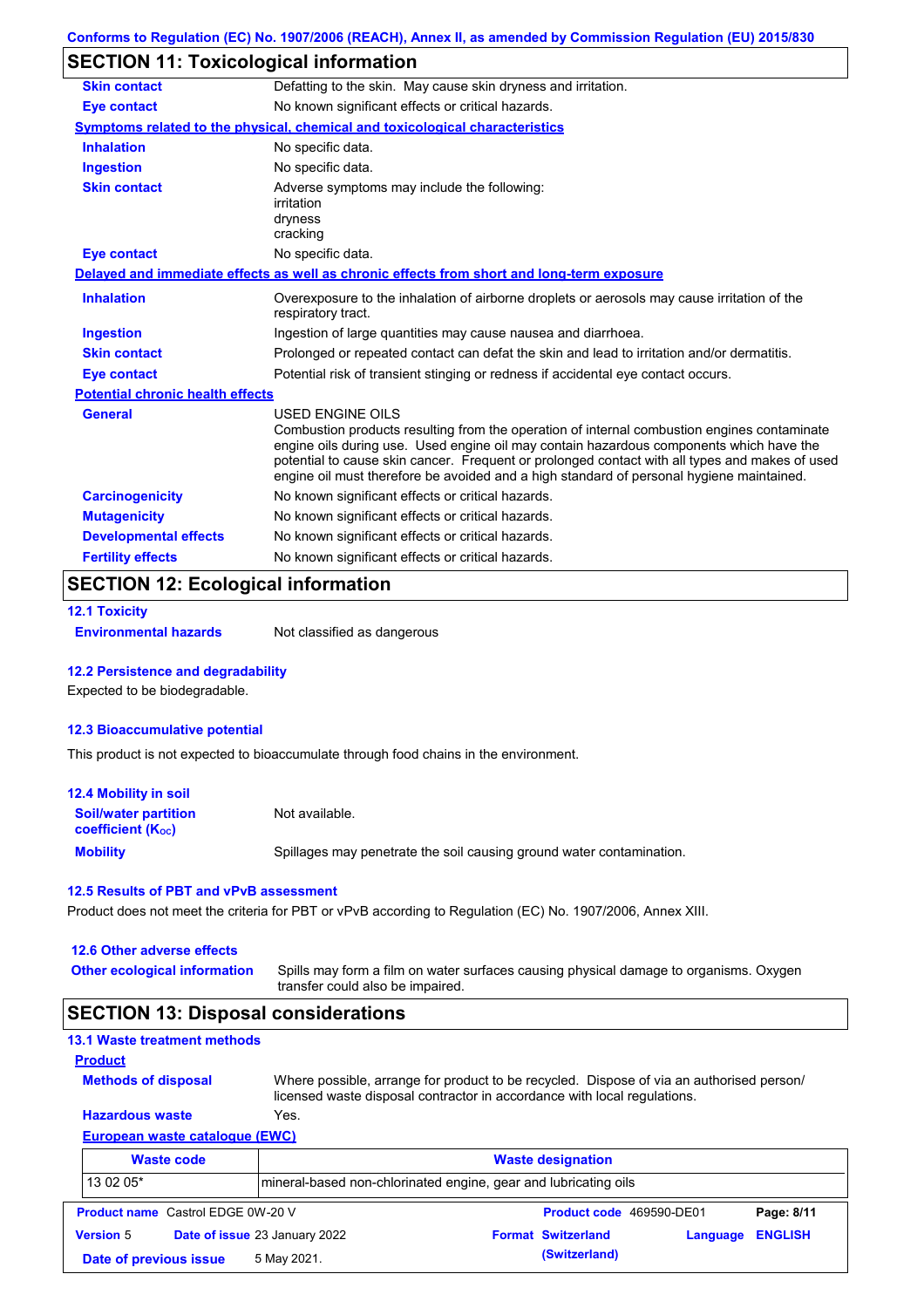### **SECTION 13: Disposal considerations**

However, deviation from the intended use and/or the presence of any potential contaminants may require an alternative waste disposal code to be assigned by the end user.

#### **Packaging**

| <b>Methods of disposal</b>               | Where possible, arrange for product to be recycled. Dispose of via an authorised person/<br>licensed waste disposal contractor in accordance with local regulations.                                                                    |
|------------------------------------------|-----------------------------------------------------------------------------------------------------------------------------------------------------------------------------------------------------------------------------------------|
| <b>Special precautions</b>               | This material and its container must be disposed of in a safe way. Empty containers or liners<br>may retain some product residues. Avoid dispersal of spilt material and runoff and contact with<br>soil, waterways, drains and sewers. |
| <b>References</b>                        | Commission 2014/955/EU<br>Directive 2008/98/EC                                                                                                                                                                                          |
| <b>SECTION 14: Transport information</b> |                                                                                                                                                                                                                                         |

#### - - - - - - - - - Not regulated. Not regulated. Not regulated. - - - **ADR/RID IMDG IATA 14.1 UN number 14.2 UN proper shipping name 14.3 Transport hazard class(es) 14.4 Packing group ADN Additional information 14.5 Environmental hazards** No. 1980 | No. 1980 | No. 1980 | No. 1980 | No. 1980 | No. 1980 | No. 1980 | No. 1980 | No. 1980 | No. 1980 | Not regulated. - No. - -

**14.6 Special precautions for user** Not available.

#### **14.7 Transport in bulk according to IMO instruments**

### **SECTION 15: Regulatory information**

Not available.

|                                                                                                                                                          | 15.1 Safety, health and environmental regulations/legislation specific for the substance or mixture                            |                           |          |                |
|----------------------------------------------------------------------------------------------------------------------------------------------------------|--------------------------------------------------------------------------------------------------------------------------------|---------------------------|----------|----------------|
| EU Regulation (EC) No. 1907/2006 (REACH)                                                                                                                 |                                                                                                                                |                           |          |                |
| Annex XIV - List of substances subject to authorisation                                                                                                  |                                                                                                                                |                           |          |                |
| <b>Annex XIV</b>                                                                                                                                         |                                                                                                                                |                           |          |                |
| None of the components are listed.                                                                                                                       |                                                                                                                                |                           |          |                |
| <b>Substances of very high concern</b>                                                                                                                   |                                                                                                                                |                           |          |                |
| None of the components are listed.                                                                                                                       |                                                                                                                                |                           |          |                |
| EU Regulation (EC) No. 1907/2006 (REACH)                                                                                                                 |                                                                                                                                |                           |          |                |
| <b>Annex XVII - Restrictions</b><br>on the manufacture.<br>placing on the market<br>and use of certain<br>dangerous substances,<br>mixtures and articles | Not applicable.                                                                                                                |                           |          |                |
| <b>Other regulations</b>                                                                                                                                 |                                                                                                                                |                           |          |                |
| <b>REACH Status</b>                                                                                                                                      | The company, as identified in Section 1, sells this product in the EU in compliance with the<br>current requirements of REACH. |                           |          |                |
| <b>United States inventory</b><br>(TSCA 8b)                                                                                                              | All components are active or exempted.                                                                                         |                           |          |                |
| <b>Australia inventory (AIIC)</b>                                                                                                                        | At least one component is not listed.                                                                                          |                           |          |                |
| <b>Canada inventory</b>                                                                                                                                  | All components are listed or exempted.                                                                                         |                           |          |                |
| <b>China inventory (IECSC)</b>                                                                                                                           | At least one component is not listed.                                                                                          |                           |          |                |
| <b>Product name</b> Castrol EDGE 0W-20 V                                                                                                                 |                                                                                                                                | Product code 469590-DE01  |          | Page: 9/11     |
| <b>Version 5</b><br>Date of issue 23 January 2022                                                                                                        |                                                                                                                                | <b>Format Switzerland</b> | Language | <b>ENGLISH</b> |
| Date of previous issue                                                                                                                                   | 5 May 2021.                                                                                                                    | (Switzerland)             |          |                |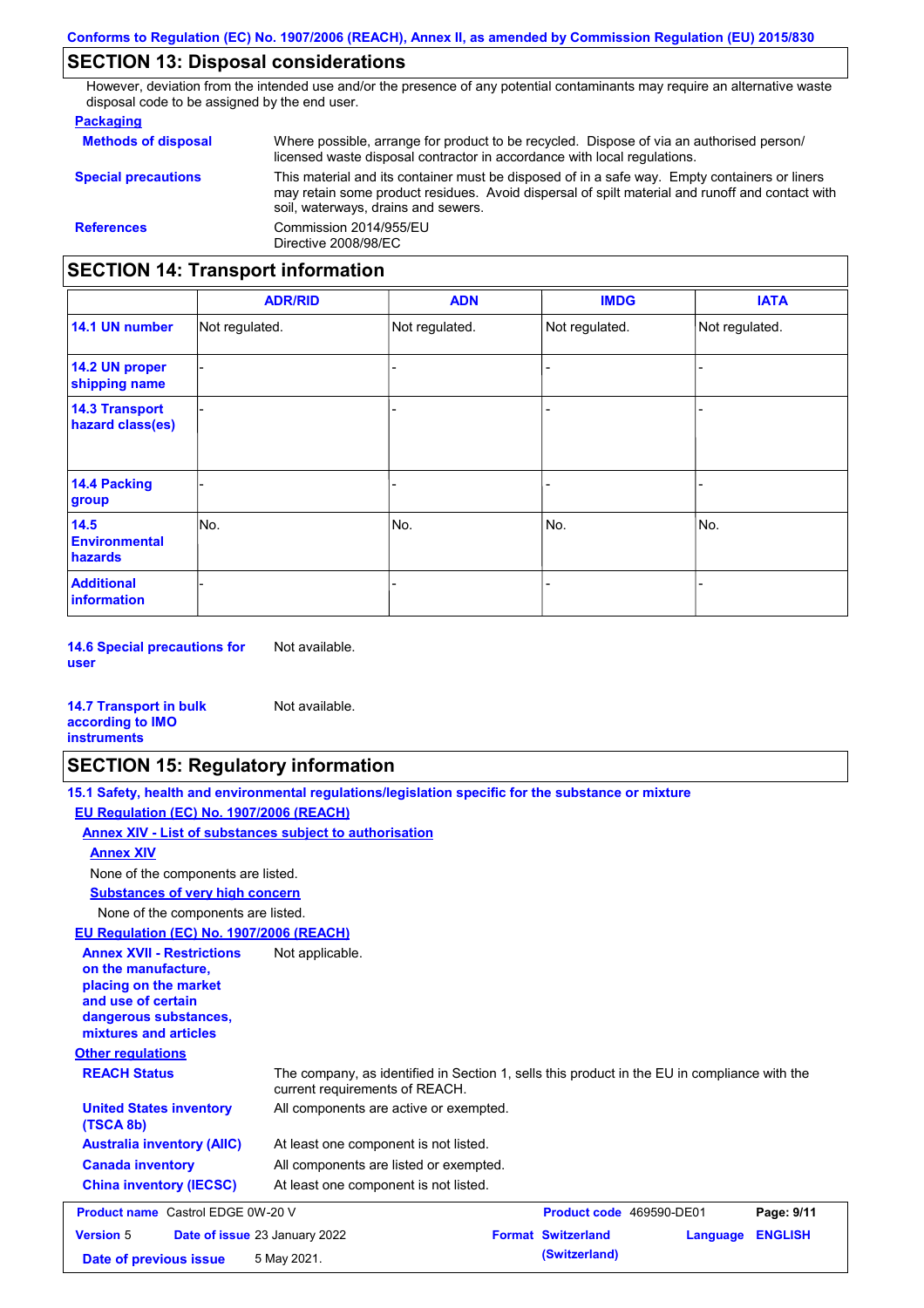# **SECTION 15: Regulatory information**

| <b>Japan inventory (CSCL)</b>                                   | At least one component is not listed.  |
|-----------------------------------------------------------------|----------------------------------------|
| <b>Korea inventory (KECI)</b>                                   | All components are listed or exempted. |
| <b>Philippines inventory</b><br>(PICCS)                         | At least one component is not listed.  |
| <b>Taiwan Chemical</b><br><b>Substances Inventory</b><br>(TCSI) | All components are listed or exempted. |
| Ozone depleting substances (1005/2009/EU)                       |                                        |
| Not listed.                                                     |                                        |
| <b>Prior Informed Consent (PIC) (649/2012/EU)</b>               |                                        |
| Not listed.                                                     |                                        |
| <b>Persistent Organic Pollutants</b>                            |                                        |
| Not listed.                                                     |                                        |
| <b>EU - Water framework directive - Priority substances</b>     |                                        |
| None of the components are listed.                              |                                        |
| <b>Seveso Directive</b>                                         |                                        |
| This product is not controlled under the Seveso Directive.      |                                        |
| <b>National regulations</b>                                     |                                        |
|                                                                 |                                        |

| <b>VOC content</b>          | 0%                                                                                          |
|-----------------------------|---------------------------------------------------------------------------------------------|
| <b>15.2 Chemical safety</b> | A Chemical Safety Assessment has been carried out for one or more of the substances within  |
| assessment                  | this mixture. A Chemical Safety Assessment has not been carried out for the mixture itself. |

| <b>SECTION 16: Other information</b><br><b>Abbreviations and acronyms</b> | ADN = European Provisions concerning the International Carriage of Dangerous Goods by<br>Inland Waterway<br>ADR = The European Agreement concerning the International Carriage of Dangerous Goods by<br>Road<br>ATE = Acute Toxicity Estimate<br><b>BCF</b> = Bioconcentration Factor<br>CAS = Chemical Abstracts Service<br>CLP = Classification, Labelling and Packaging Regulation [Regulation (EC) No. 1272/2008]<br>CSA = Chemical Safety Assessment<br>CSR = Chemical Safety Report<br><b>DMEL = Derived Minimal Effect Level</b><br>DNEL = Derived No Effect Level<br>EINECS = European Inventory of Existing Commercial chemical Substances<br>ES = Exposure Scenario<br>EUH statement = CLP-specific Hazard statement<br>EWC = European Waste Catalogue<br>GHS = Globally Harmonized System of Classification and Labelling of Chemicals<br>IATA = International Air Transport Association<br>IBC = Intermediate Bulk Container<br><b>IMDG = International Maritime Dangerous Goods</b><br>LogPow = logarithm of the octanol/water partition coefficient<br>MARPOL = International Convention for the Prevention of Pollution From Ships, 1973 as<br>modified by the Protocol of 1978. ("Marpol" = marine pollution)<br>OECD = Organisation for Economic Co-operation and Development<br>PBT = Persistent, Bioaccumulative and Toxic<br><b>PNEC = Predicted No Effect Concentration</b><br>REACH = Registration, Evaluation, Authorisation and Restriction of Chemicals Regulation<br>[Regulation (EC) No. 1907/2006]<br>RID = The Regulations concerning the International Carriage of Dangerous Goods by Rail<br><b>RRN = REACH Registration Number</b><br>SADT = Self-Accelerating Decomposition Temperature<br>SVHC = Substances of Very High Concern<br>STOT-RE = Specific Target Organ Toxicity - Repeated Exposure<br>STOT-SE = Specific Target Organ Toxicity - Single Exposure |                           |                         |             |
|---------------------------------------------------------------------------|--------------------------------------------------------------------------------------------------------------------------------------------------------------------------------------------------------------------------------------------------------------------------------------------------------------------------------------------------------------------------------------------------------------------------------------------------------------------------------------------------------------------------------------------------------------------------------------------------------------------------------------------------------------------------------------------------------------------------------------------------------------------------------------------------------------------------------------------------------------------------------------------------------------------------------------------------------------------------------------------------------------------------------------------------------------------------------------------------------------------------------------------------------------------------------------------------------------------------------------------------------------------------------------------------------------------------------------------------------------------------------------------------------------------------------------------------------------------------------------------------------------------------------------------------------------------------------------------------------------------------------------------------------------------------------------------------------------------------------------------------------------------------------------------------------------------------------------------------------------------------------------------------|---------------------------|-------------------------|-------------|
|                                                                           | TWA = Time weighted average<br>$UN = United Nations$<br>UVCB = Complex hydrocarbon substance<br>VOC = Volatile Organic Compound<br>vPvB = Very Persistent and Very Bioaccumulative                                                                                                                                                                                                                                                                                                                                                                                                                                                                                                                                                                                                                                                                                                                                                                                                                                                                                                                                                                                                                                                                                                                                                                                                                                                                                                                                                                                                                                                                                                                                                                                                                                                                                                               |                           |                         |             |
| <b>Product name</b> Castrol EDGE 0W-20 V                                  |                                                                                                                                                                                                                                                                                                                                                                                                                                                                                                                                                                                                                                                                                                                                                                                                                                                                                                                                                                                                                                                                                                                                                                                                                                                                                                                                                                                                                                                                                                                                                                                                                                                                                                                                                                                                                                                                                                  | Product code 469590-DE01  |                         | Page: 10/11 |
| <b>Version 5</b>                                                          | Date of issue 23 January 2022                                                                                                                                                                                                                                                                                                                                                                                                                                                                                                                                                                                                                                                                                                                                                                                                                                                                                                                                                                                                                                                                                                                                                                                                                                                                                                                                                                                                                                                                                                                                                                                                                                                                                                                                                                                                                                                                    | <b>Format Switzerland</b> | <b>Language ENGLISH</b> |             |
|                                                                           |                                                                                                                                                                                                                                                                                                                                                                                                                                                                                                                                                                                                                                                                                                                                                                                                                                                                                                                                                                                                                                                                                                                                                                                                                                                                                                                                                                                                                                                                                                                                                                                                                                                                                                                                                                                                                                                                                                  |                           |                         |             |